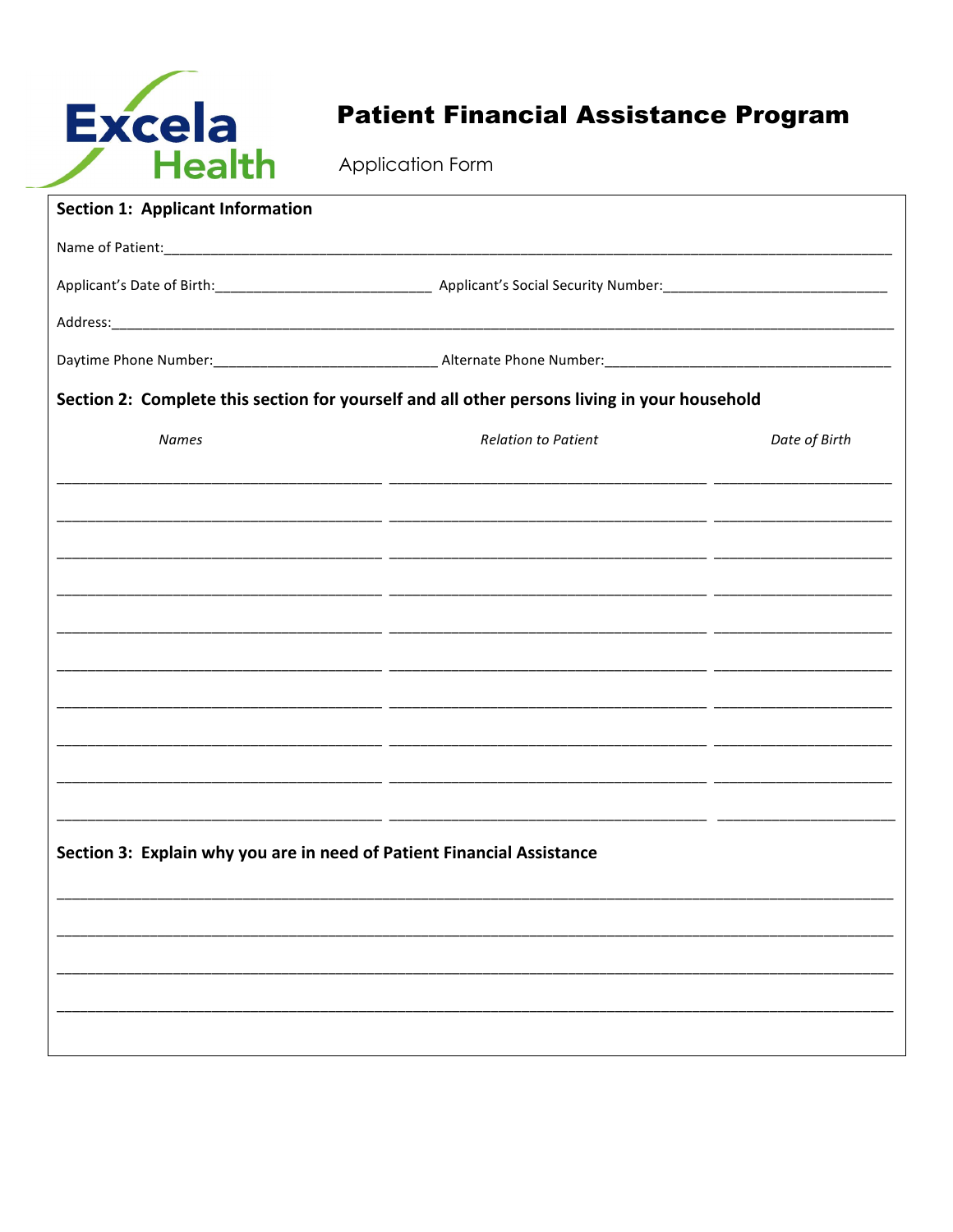| Section 4: Monthly Household Income: Give the monthly income of yourself and other household members. |                                                                                                   |                                                                                                                                                                                                                                          |  |
|-------------------------------------------------------------------------------------------------------|---------------------------------------------------------------------------------------------------|------------------------------------------------------------------------------------------------------------------------------------------------------------------------------------------------------------------------------------------|--|
|                                                                                                       | Self                                                                                              | Spouse and/or other household members                                                                                                                                                                                                    |  |
| Wages/Salaries/Commissions                                                                            |                                                                                                   |                                                                                                                                                                                                                                          |  |
| Tips/Self-Employment Income                                                                           |                                                                                                   | $\frac{\zeta}{\zeta}$ , and the set of the set of the set of the set of the set of the set of the set of the set of the set of the set of the set of the set of the set of the set of the set of the set of the set of the set of the    |  |
| Unemployment or Workers Comp.                                                                         |                                                                                                   | $\frac{1}{2}$                                                                                                                                                                                                                            |  |
|                                                                                                       |                                                                                                   |                                                                                                                                                                                                                                          |  |
| Pension or Retirement Income                                                                          |                                                                                                   |                                                                                                                                                                                                                                          |  |
| <b>Sick or Union Benefits</b>                                                                         |                                                                                                   |                                                                                                                                                                                                                                          |  |
| Dividends and interest                                                                                |                                                                                                   |                                                                                                                                                                                                                                          |  |
| Child Support or Alimony                                                                              |                                                                                                   | $\frac{1}{2}$                                                                                                                                                                                                                            |  |
| Cashed Insurance policies                                                                             |                                                                                                   | $\frac{\zeta}{\zeta}$ , and the set of the set of the set of the set of $\zeta$ , and the set of the set of the set of the set of the set of the set of the set of the set of the set of the set of the set of the set of the set of the |  |
| Inheritance/Lawsuit settlement                                                                        |                                                                                                   |                                                                                                                                                                                                                                          |  |
|                                                                                                       |                                                                                                   |                                                                                                                                                                                                                                          |  |
|                                                                                                       |                                                                                                   |                                                                                                                                                                                                                                          |  |
|                                                                                                       | Section 5: Liquid Assets: Give the monthly income of yourself and other household members<br>Self | Spouse and/or other household members                                                                                                                                                                                                    |  |
| Cash on hand                                                                                          | $\zeta_{-}$                                                                                       |                                                                                                                                                                                                                                          |  |
| Checking Account(s) List All                                                                          | Ŝ.                                                                                                | Ŝ.                                                                                                                                                                                                                                       |  |
| Savings Account(s) List All                                                                           | \$.                                                                                               | $\frac{1}{2}$                                                                                                                                                                                                                            |  |
| Credit Union/Christmas or                                                                             |                                                                                                   |                                                                                                                                                                                                                                          |  |
| Vacation Club(s)                                                                                      | \$                                                                                                |                                                                                                                                                                                                                                          |  |
| Other Assets- TSA, IRA, CD's                                                                          |                                                                                                   |                                                                                                                                                                                                                                          |  |
| Bonds, Stocks, Other Financial                                                                        |                                                                                                   |                                                                                                                                                                                                                                          |  |
| Investments                                                                                           | \$                                                                                                |                                                                                                                                                                                                                                          |  |
| <b>Rental Properties</b>                                                                              |                                                                                                   |                                                                                                                                                                                                                                          |  |
| Other Assets not listed above                                                                         |                                                                                                   |                                                                                                                                                                                                                                          |  |
|                                                                                                       |                                                                                                   |                                                                                                                                                                                                                                          |  |